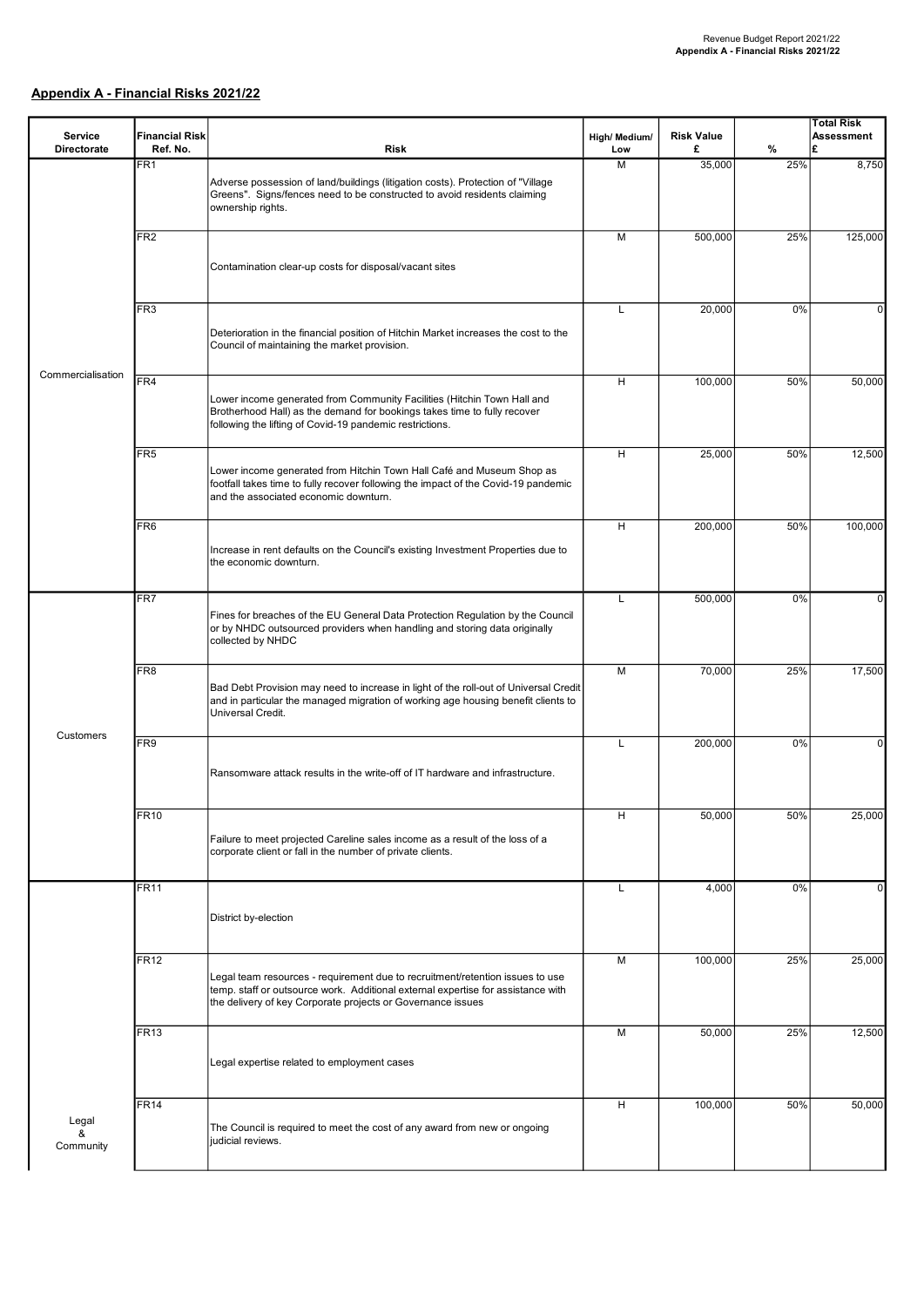| Service<br><b>Directorate</b> | <b>Financial Risk</b><br>Ref. No. | <b>Risk</b>                                                                                                                                                                                                                                                                                                                                                         | High/ Medium/<br>Low | <b>Risk Value</b><br>£ | %   | Total Risk<br><b>Assessment</b><br>£ |
|-------------------------------|-----------------------------------|---------------------------------------------------------------------------------------------------------------------------------------------------------------------------------------------------------------------------------------------------------------------------------------------------------------------------------------------------------------------|----------------------|------------------------|-----|--------------------------------------|
|                               | <b>FR15</b>                       | Possible procurement challenge. Legal costs and costs of re-tendering if<br>necessary.                                                                                                                                                                                                                                                                              | L                    | 100,000                | 0%  | $\mathbf{0}$                         |
|                               | <b>FR16</b>                       | Costs incurred from an increased number of prosecutions pursued in court, for<br>example due to persistent flytipping.                                                                                                                                                                                                                                              | M                    | 50,000                 | 25% | 12,500                               |
|                               | <b>FR17</b>                       | Domestic Homicide Review - requirement for additional resources to respond                                                                                                                                                                                                                                                                                          | н                    | 15,000                 | 50% | 7,500                                |
|                               | <b>FR18</b>                       | The council is forced to re-tender a major contract if a contractor is unable to<br>deliver a contract for any reason.                                                                                                                                                                                                                                              | L                    | 300,000                | 0%  | 0                                    |
|                               | <b>FR19</b>                       | Increase in the net cost of recycling services due to either or all of ; adverse<br>changes in the market prices for commodities; a reduction in the volume of<br>recyclates collected; a change in the material composition of the recyclates<br>collected                                                                                                         | Н                    | 500.000                | 50% | 250,000                              |
| Place                         | FR <sub>20</sub>                  | Reduction in funding from third party agency agreements for contracted grounds<br>and/or tree maintenance works.                                                                                                                                                                                                                                                    | M                    | 50,000                 | 25% | 12,500                               |
|                               | <b>FR21</b>                       | Costs resulting from a localised flooding event that is associated with water<br>courses within the responsibility of NHDC to maintain.                                                                                                                                                                                                                             | L                    | 50,000                 | 0%  | $\Omega$                             |
|                               | <b>FR22</b>                       | Cost of felling and destroying trees as a result of pests and tree disease.                                                                                                                                                                                                                                                                                         | L                    | 75,000                 | 0%  | 0                                    |
|                               | FR23                              | Cost of maintaining service provision in the event of major contract failure.                                                                                                                                                                                                                                                                                       | M                    | 1,000,000              | 25% | 250,000                              |
|                               | FR24                              | Income from Trade Refuse is adversely affected by economic downturn.                                                                                                                                                                                                                                                                                                | М                    | 300,000                | 25% | 75,000                               |
|                               | FR25                              | Lack of resilience in delivering key statutory services, such as Environmental<br>Health, Planning and Parking, when staff absence occurs (other than normal<br>leave) e.g. medium/long term sickness, staff resignations, redeployment to other<br>duties etc, increases expenditure on agency staff and / or consultancy advice to<br>maintain service provision. | H                    | 40,000                 | 50% | 20,000                               |
|                               | <b>FR26</b>                       | Increase in net cost of measures to address homelessness/rough sleeping and<br>meeting obligations/projects as a result of for example: absence of government<br>funding / reduced government funding, national and local situations etc.                                                                                                                           | M                    | 250,000                | 25% | 62,500                               |
|                               | <b>FR27</b>                       | Dangerous structures - where the Council is unable to recover either or both of;<br>the costs incurred in making the structures safe because, for example, the owner<br>of the property is not known or the land/building is unregistered; the costs<br>involved in seeking to recover the expenditure incurred.                                                    | L                    | 50,000                 | 0%  | 0                                    |
|                               | <b>FR28</b>                       | Specialist advice required with regard to planning applications, e.g. town centre<br>schemes and "hostile applications"                                                                                                                                                                                                                                             | M                    | 100,000                | 25% | 25,000                               |
|                               | FR29                              | Costs associated with a challenge to a decision of the Council, for example an<br>appeal against a planning decision, judicial review or threat in advance of a<br>planning decision, Secretary of State call in or holding direction.                                                                                                                              | н                    | 500,000                | 50% | 250,000                              |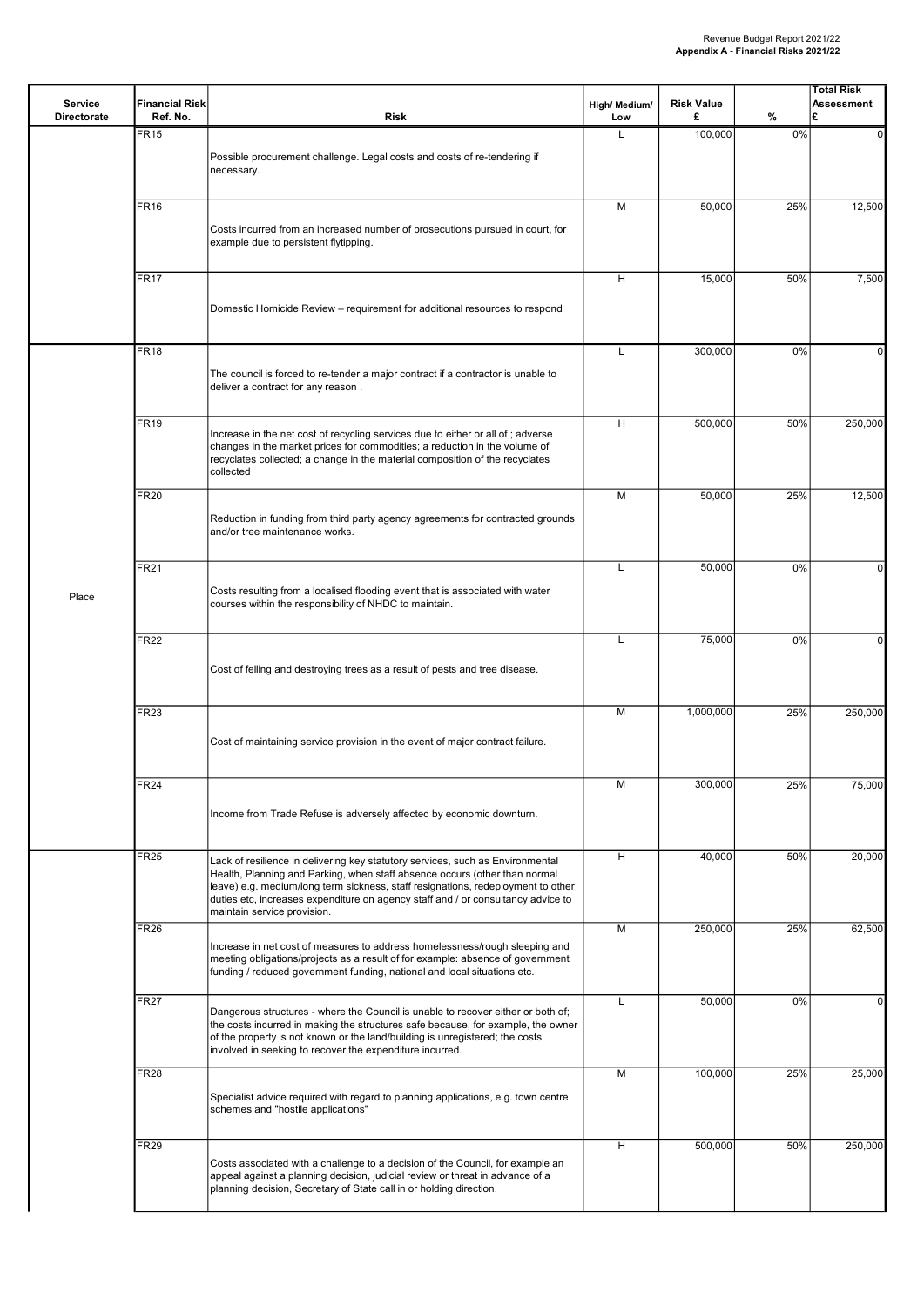| Service<br><b>Directorate</b> | <b>Financial Risk</b><br>Ref. No. | <b>Risk</b>                                                                                                                                                                                                                       | High/ Medium/<br>Low | <b>Risk Value</b><br>£ | %   | Total Risk<br><b>Assessment</b><br>£ |
|-------------------------------|-----------------------------------|-----------------------------------------------------------------------------------------------------------------------------------------------------------------------------------------------------------------------------------|----------------------|------------------------|-----|--------------------------------------|
|                               | <b>FR30</b>                       | Enforcement - costs in relation to enforcement for example: investigations to<br>enable consideration of enforcement action, specialist legal or other advice, direct<br>action / appeal processes, recovery of illegal earnings. | M                    | 100,000                | 25% | 25,000                               |
| Regulatory                    | <b>FR31</b>                       | New duties and obligations associated with government policy, e.g. Brexit,<br>requiring additional training or additional and/or specialist staff or consultancy<br>support to deliver.                                           | M                    | 100,000                | 25% | 25,000                               |
|                               | <b>FR32</b>                       | Local Plan: additional costs associated with progressing the Local Plan.                                                                                                                                                          | н                    | 250,000                | 50% | 125,000                              |
|                               | <b>FR33</b>                       | Local Plan: costs associated with a challenge to the Local Plan either from the<br>Council or another stakeholder/authority                                                                                                       | н                    | 450,000                | 50% | 225,000                              |
|                               | <b>FR34</b>                       | Theft of, or damage to, parking pay & display equipment                                                                                                                                                                           | M                    | 20,000                 | 25% | 5,000                                |
|                               | <b>FR35</b>                       | Income related to planning applications is lower than the budget expectation as a<br>result of a delay to Local Plan progress or the economic impact of Brexit.                                                                   | н                    | 250,000                | 50% | 125,000                              |
|                               | <b>FR36</b>                       | Hertfordshire Home Improvement Agency fail to recover sufficient fees, based<br>upon application throughput, resulting in additional payment requested by HCC to<br>cover costs.                                                  | н                    | 15,000                 | 50% | 7,500                                |
|                               | <b>FR37</b>                       | Assumed vacancy saving within staffing payroll budgets does not materialise as a<br>slim staffing structure reduces both employee turnover and the capacity to hold<br>posts vacant for any significant period of time.           | L                    | 300,000                | 0%  | 0                                    |
|                               | <b>FR38</b>                       | Breach of partial-exemption calculation for VAT                                                                                                                                                                                   | L                    | 300,000                | 0%  | $\overline{0}$                       |
|                               | <b>FR39</b>                       | Reactive maintenance required in the year exceeds the allocated budget<br>provision.                                                                                                                                              | M                    | 50,000                 | 25% | 12,500                               |
|                               | <b>FR40</b>                       | Localisation of Business Rates - The council is directly exposed to a range of<br>risks including; business rates levy, safety net.                                                                                               | L                    | 130,000                | 0%  | 0                                    |
|                               | <b>FR41</b>                       | Member/Officer Indemnity Agreement is called upon                                                                                                                                                                                 | L                    | 100,000                | 0%  | 0                                    |
|                               | <b>FR42</b>                       | Further payments are required under MMI scheme of arrangement                                                                                                                                                                     | L                    | 20,000                 | 0%  | $\mathbf{0}$                         |
|                               | <b>FR43</b>                       | Treasury Management - potential default by a counter party                                                                                                                                                                        | L                    | 3,000,000              | 0%  | $\overline{0}$                       |
| Resources                     | FR44                              | Difficulty in recruiting Facilities Assistants results in higher expenditure on agency<br>staff                                                                                                                                   | L                    | 10,000                 | 0%  | $\overline{0}$                       |